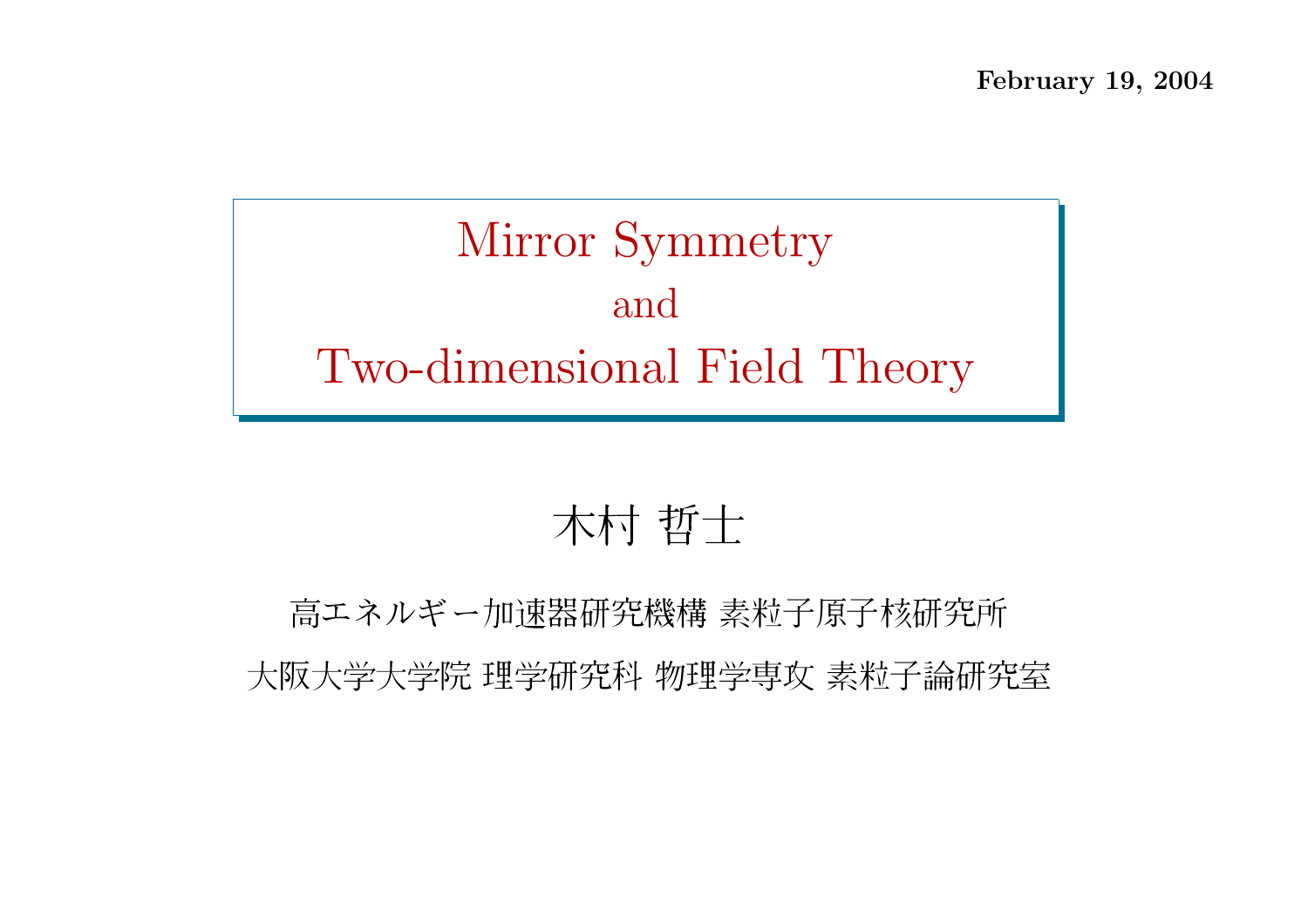**Our Previous Work** (K.Higashijima, TK and M.Nitta, 2001, 2002)

Metric on Non-compact Calabi-Yau

non-compact  $CY =$  line bundle on  $[\otimes_a (G_a/H_a)]$ 

Kähler potential 
$$
K(X)
$$
  $X \equiv \log |\rho|^2 + \sum_a h_a K_a$ 

 $K_a = r_a \log(1 + f(\varphi, \overline\varphi))$ : Kähler potential of base manifold r<sub>a</sub>: radius of  $G_a/H_a$  h<sub>a</sub>: parameter (∼ dual Coxeter number of  $G_a$ )

 ${\rm Solution} \,\left( D = \dim_\mathbb{C} (\otimes_a G_a/H_a) + 1 \right)$ :

$$
\frac{\mathrm{d}\mathcal{K}}{\mathrm{d} X}~=~\left(\lambda \mathrm{e}^X + b\right)^{1/D}
$$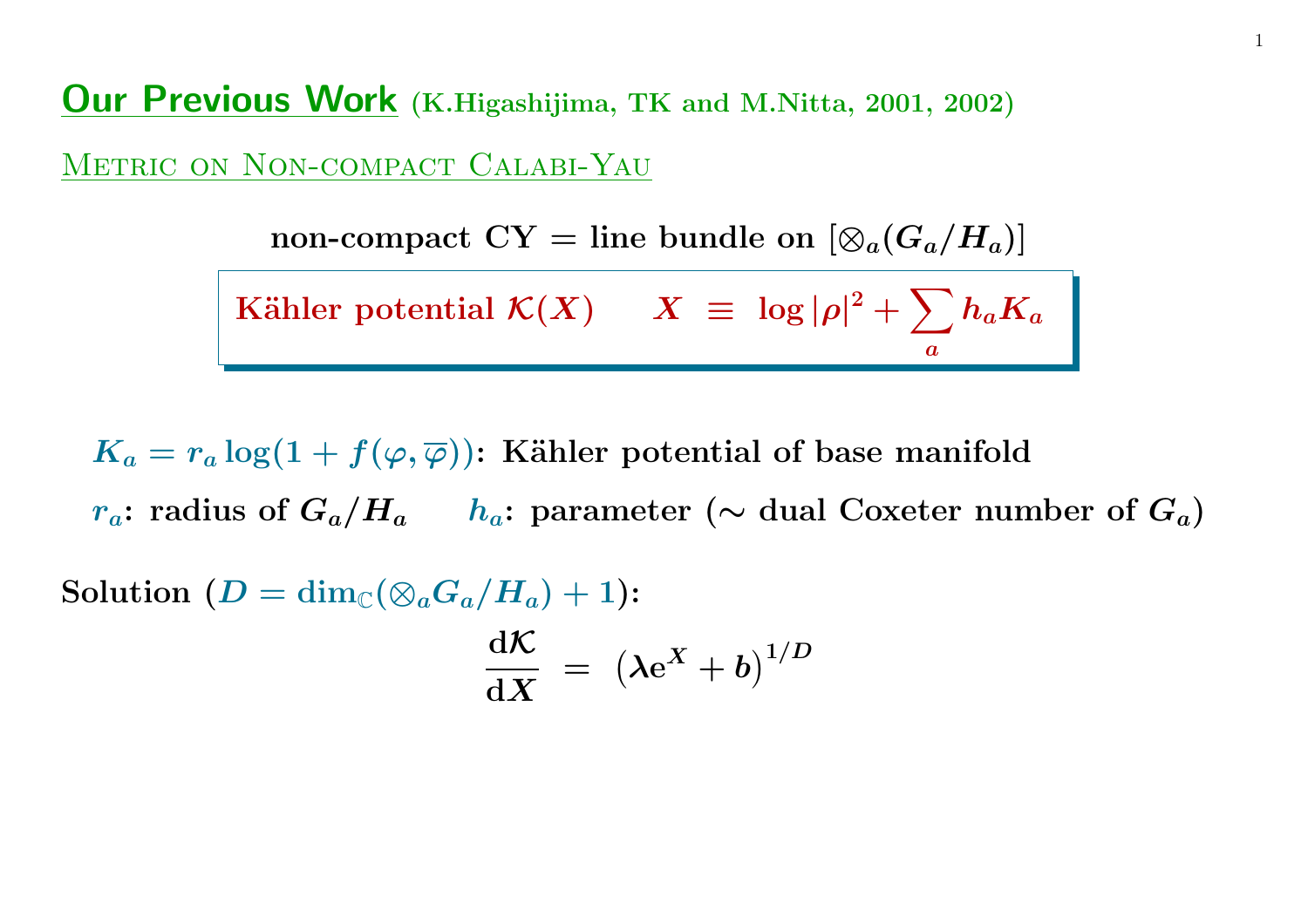Example: line bundle on hermitian symmetric space  $G/H$   $(h = h_g/r)$ 

| $\boldsymbol{G/H}$                                             | $h_{\mathfrak{g}}$ | D                     |
|----------------------------------------------------------------|--------------------|-----------------------|
| $\mathbb{C} {\rm P}^{N-1} = \frac{SU(N)}{SU(N-1) \times U(1)}$ | $\boldsymbol{N}$   | $(N-1)+1$             |
| $Q^{N-2} = \frac{SO(N)}{SO(N-2)\times U(1)}$                   | $\boldsymbol{N-2}$ | $(N-2)+1$             |
| $E_6/[SO(10)\times U(1)]$                                      | 12                 | $16 + 1$              |
| $E_7/[E_6 \times U(1)]$                                        | 18                 | $27 + 1$              |
| $G_{N,M}=\frac{U(N)}{U(N-M)\times U(M)}$                       | $\boldsymbol{N}$   | $M(N-M)+1$            |
| SO(2N)/U(N)                                                    | $\boldsymbol{N-1}$ | $\frac{1}{2}N(N-1)+1$ |
| Sp(N)/U(N)                                                     | $\boldsymbol{N+1}$ | $\frac{1}{2}N(N+1)+1$ |
|                                                                |                    |                       |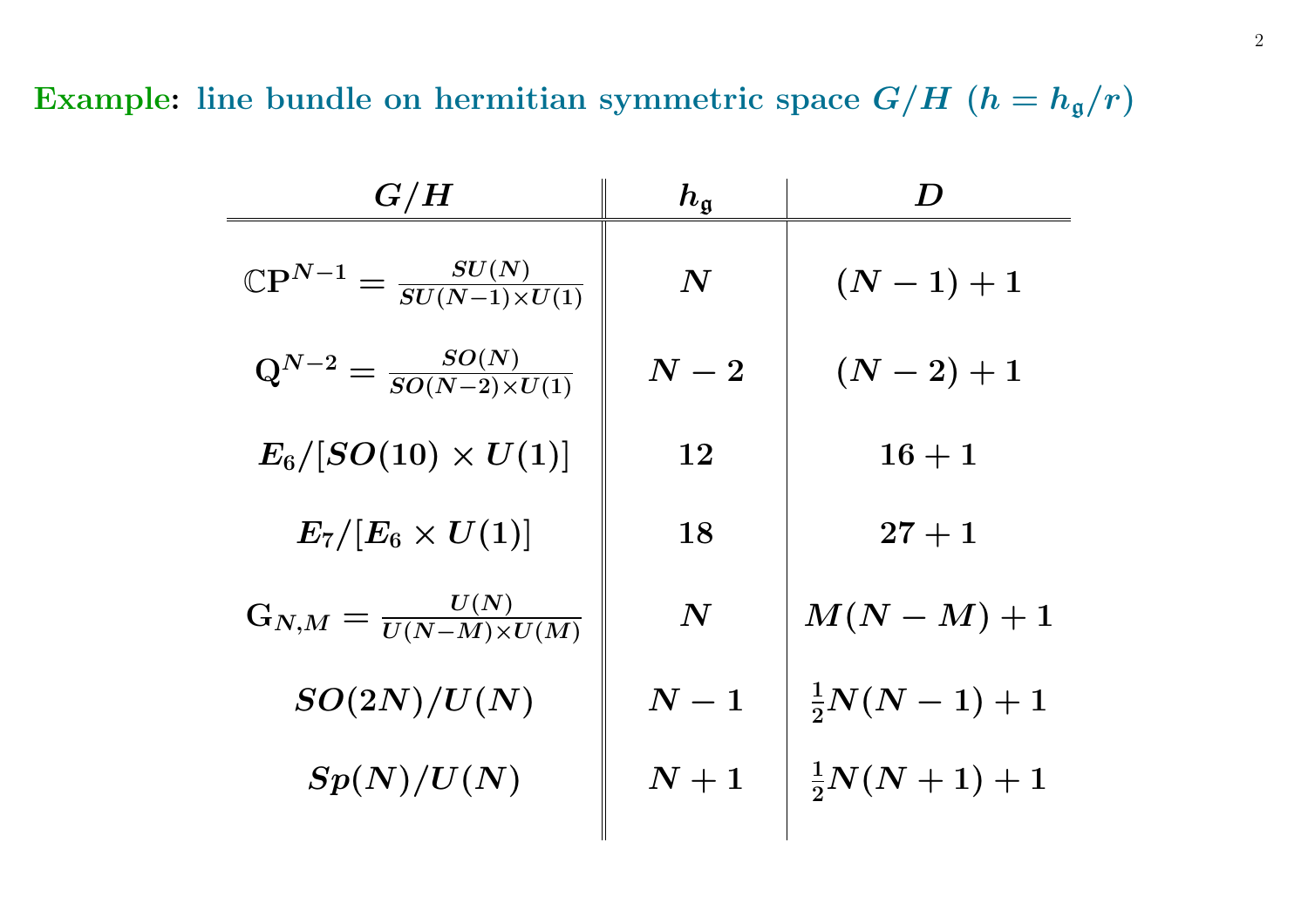### Next Work

• study the LG descriptions of these non-compact CY (CY/LG correspondence)

• construct Mirror Pairs of these CY

#### ⇓

Let us study Gauged Linear Sigma Models and its T-duality

(in progress...)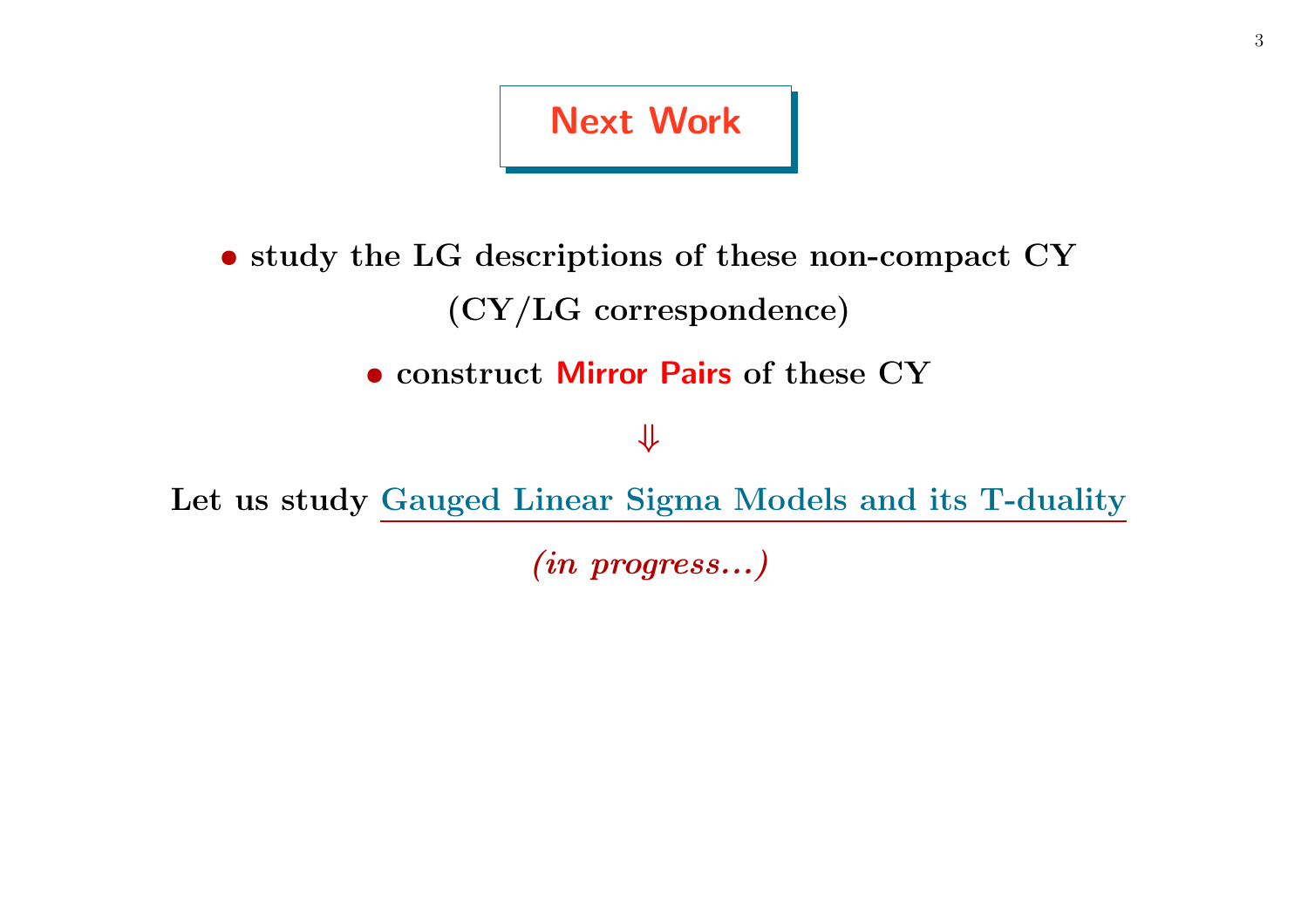## Gauged Linear Sigma Model

$$
\mathcal{L} = \int \! \mathrm{d}^4 \theta \, \Big\{ - \sum_{a,b=1}^k \frac{1}{e_{a,b}^2} \overline{\Sigma}_a \Sigma_b + \sum_{i=1}^N \overline{\Phi}^i \, \mathrm{e}^{2Q_i^a V_a} \, \Phi^i \Big\} \\ + \Big( \int \! \mathrm{d}^2 \theta \, W + (h.c.) \Big) + \Big( \frac{1}{\sqrt{2}} \int \! \mathrm{d}^2 \widetilde{\theta} \, \sum_a (-t_a \Sigma_a) + (h.c.) \Big)
$$

$$
t_a\,\,=\,\,r_a - i \frac{\vartheta}{2\pi}
$$

$$
U \;=\; \sum_{a,b} \frac{e_{a,b}^2}{2} \Big( \sum_i Q_i^a |\phi^i|^2 - r_a \Big) \Big( \sum_j Q_j^b |\phi^j|^2 - r_b \Big) \nonumber \\ + \sum_i |Q_i^a \, \sigma_a|^2 |\phi^i|^2 + \sum_i \Big| \frac{\partial W}{\partial \phi^i} \Big|^2
$$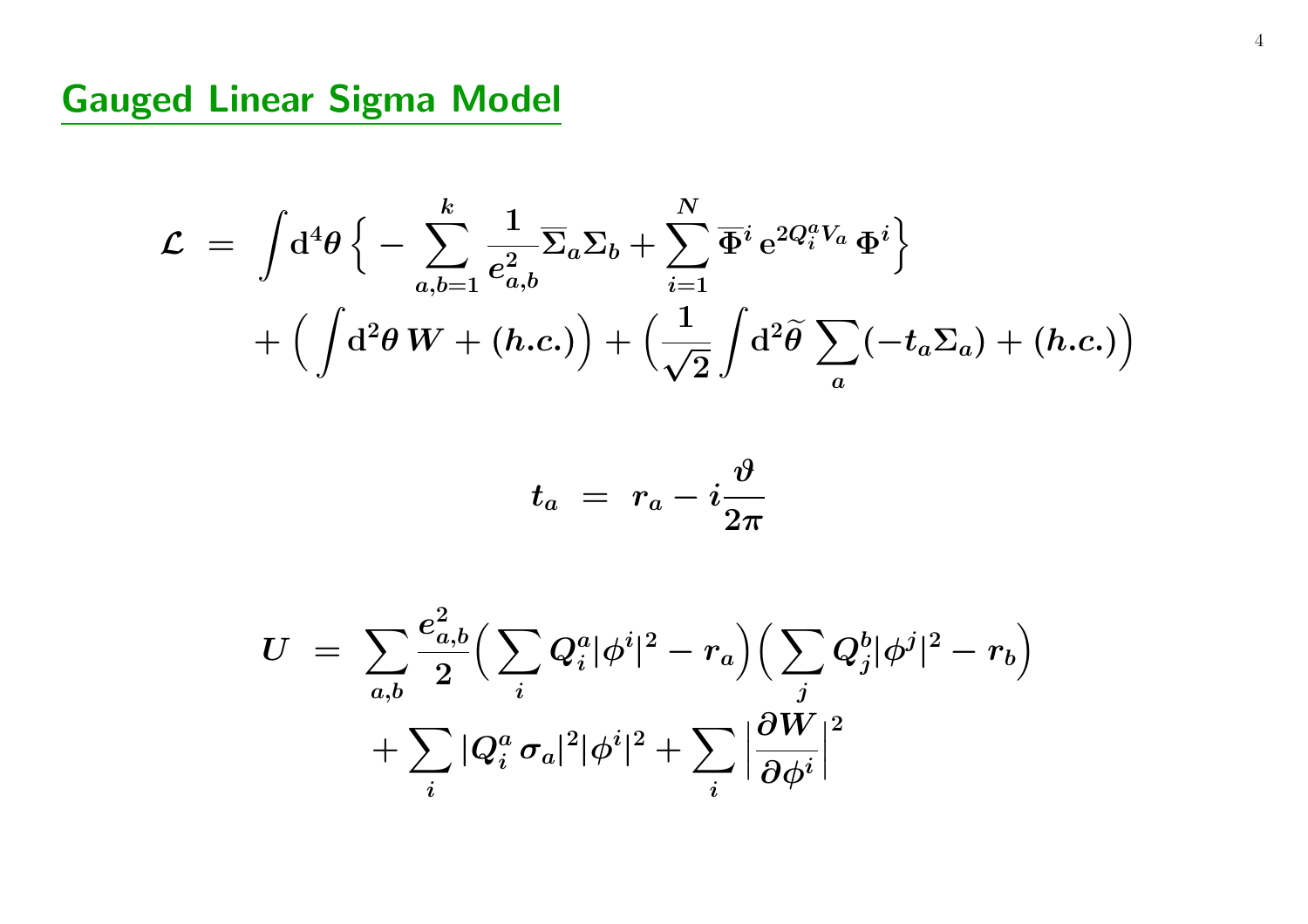### T-dualized Model

 $\text{twisted chiral: } Y_i \ \sim \ Y_i + 2\pi i, \qquad Y_i + \overline{Y}_i \ = \ 2\, \overline{\Phi}{}^i\, \mathrm{e}^{2Q_i^a V_a} \, \Phi^i$ Lagrangian:

$$
\begin{aligned} \widetilde{\mathcal{L}} \; &= \; \int \! \mathrm{d}^4 \theta \, \Big\{ - \sum_{a,b} \frac{1}{e_{a,b}^2} \overline{\Sigma}_a \Sigma_b - \sum_i \Big( \frac{1}{2} (Y_i + \overline{Y}_i) \log (Y_i + \overline{Y}_i) \Big) \Big\} \\[0.1cm] &+ \Big\{ \frac{1}{\sqrt{2}} \int \! \mathrm{d}^2 \widetilde{\theta} \, \widetilde{W} + (h.c.) \Big\} \\[0.1cm] \widetilde{W} \; &= \; \sum_a \Sigma_a \Big( \sum_i Q_i^a Y_i - \tau_a \Big) + \sum_i \mathrm{e}^{-Y_i} \end{aligned}
$$

 $\boldsymbol{i}$ 

IR limit  $e_a \rightarrow \infty \colon \Sigma_a$  becomes non-dynamical fields

 $\boldsymbol{a}$ 

 $\Rightarrow$  the IR effective theory is written only in terms of

$$
\widetilde{W} \,\,=\,\, \sum_i \mathrm{e}^{-Y_i} \quad \ \ \text{with constraint} \ \ \tau_a \,\,=\,\, \sum_i Q_i^a Y_i
$$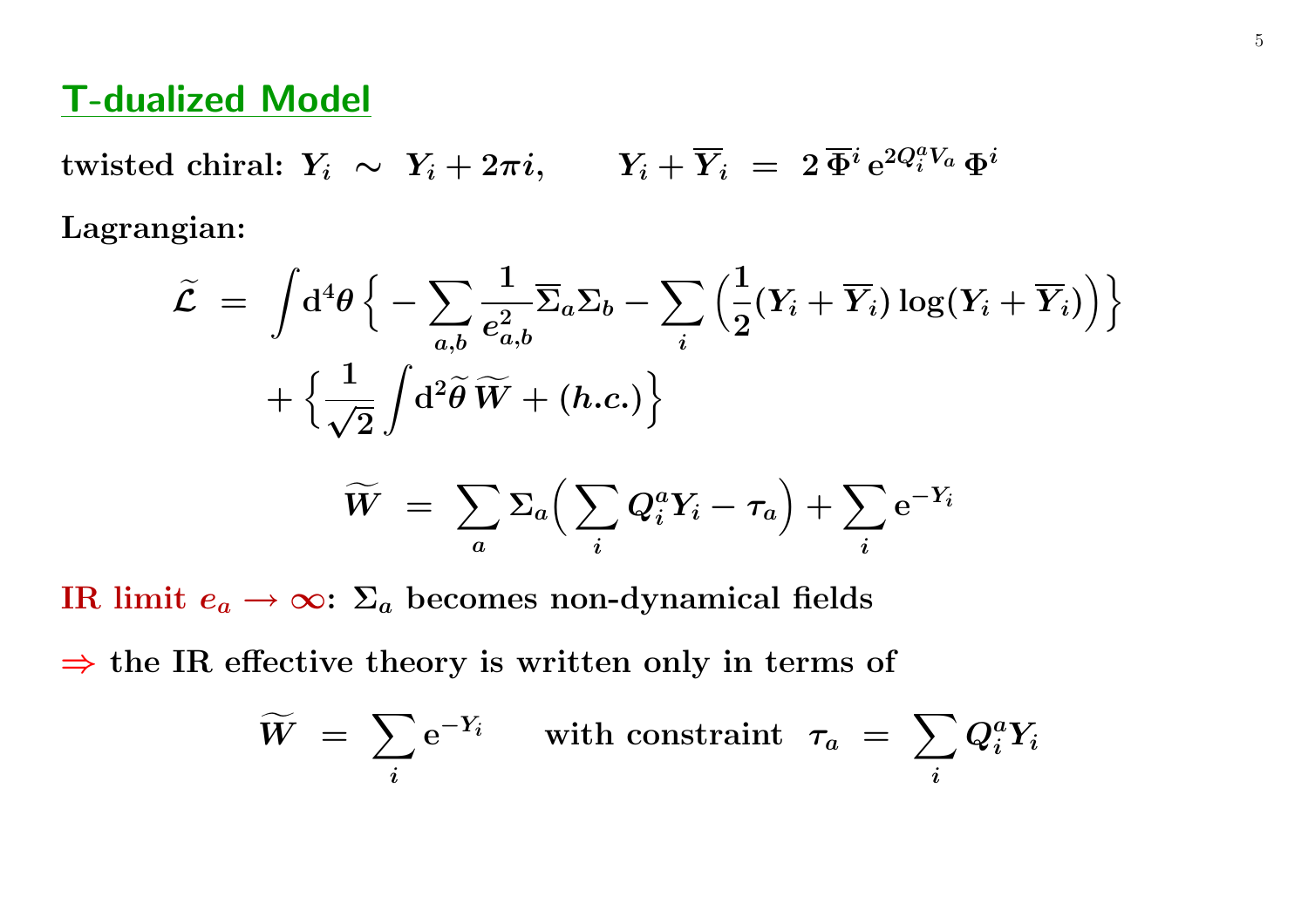Example:  $\mathcal{O}(-N)$  bundle on  $\mathbb{C}P^{N-1}$ , CY hypersurface in  $\mathbb{C}P^{N-1}$ 

Contents of chiral superfields and their  $U(1)$  charges:

$$
\Phi^i = \left(\, S^1\, ,\, S^2\, ,\, \cdots\, ,\, S^{N-1}\, ,\, S^N\, ,\, \begin{array}{c} P\\ P\end{array}\,\right)\\ Q_i = \left(\,\, 1\, \ ,\, \, 1\, \ ,\, \cdots\, ,\, \begin{array}{c} 1\\ \ \, ,\, \, 1\, \ ,\, \, -N\, \end{array}\,\right)
$$

 $\text{superpotential} \quad W \;=\; \lambda P \cdot G_N(S^i); \quad \quad (\text{ex.}) \quad G_N(S^i) \;=\; \sum$  $\boldsymbol{N}$  $i{=}1$  $(S^i)^N$ 

 $\rm Potential$ 

$$
U(s,p,\sigma) \; = \; \frac{1}{2e^2} D^2 + 2 |\sigma|^2 \Big( \sum_{i=1}^N |s^i|^2 + N^2 |p|^2 \Big) + \lambda^2 \left( |p|^2 \sum_{i=1}^N \Big| \frac{\partial G_N}{\partial S^i} \Big|^2 + \Big| \sum_{i=1}^N G_N \Big|^2 \right) \\ \frac{1}{e^2} D \; = \; r - \sum_{i=1}^N |s^i|^2 + N |p|^2
$$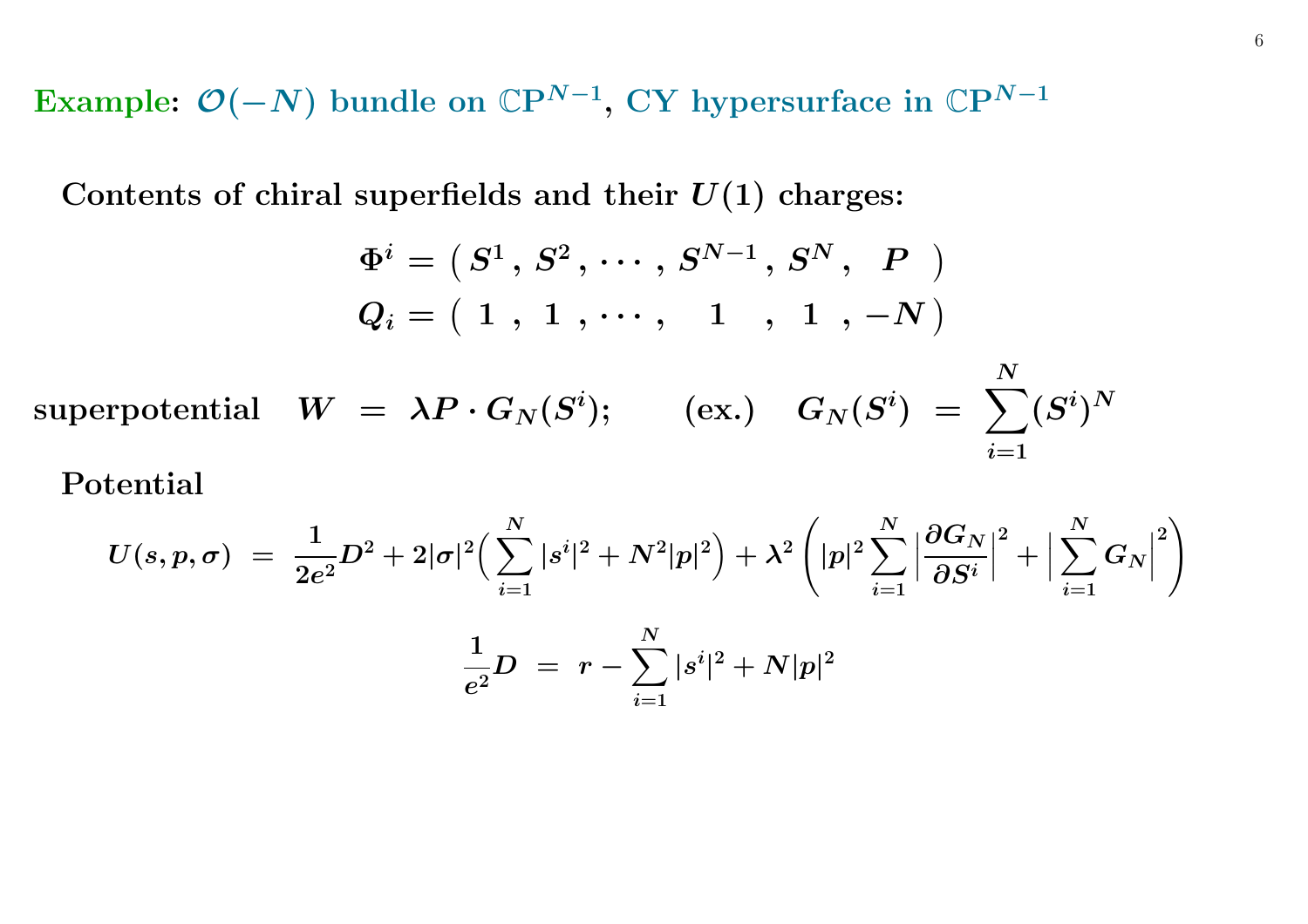$\lambda$   $=$   $0:$ 

$$
\boldsymbol{-\text{ CY phase} \,\, (r>0)}\boldsymbol{-}
$$

 $\exists \langle s^i \rangle \neq 0$ 

CY sigma model

on  $\mathcal{O}(-N)$  bundle on  $\mathbb{C}\mathrm{P}^{N-1}$  $S^i$ :  $\mathbb{C}P^{N-1}$ , P: fiber

 ${\bf -LG}$  phase  $(r < 0)$   $-$ 

 $\langle p \rangle \neq 0$  $\mathbb{C}^N/\mathbb{Z}_N$  orbifold model  $S^i$   $(i = 1, \cdots, N)$ : chiral fields

 $\lambda$  = 1:

 $\bf{CY}$  phase  $(r > 0)$   $\bf{-}$ 

 $\exists \langle s^i \rangle \neq 0$ 

CY sigma model

on hypersurface in  $\mathbb{C}\mathrm{P}^{N-1}$  $S^i\colon \mathbb{C}\mathrm{P}^{N-1},\ \ \ \ G_N(S^i)=0$   ${\rm -LG}$  phase  $(r < 0)$   $-$ 

 $\langle p \rangle \neq 0$  $\text{LG} \; \mathbb{Z}_N$  orbifold model superpotential  $W' = G_N(S^i)$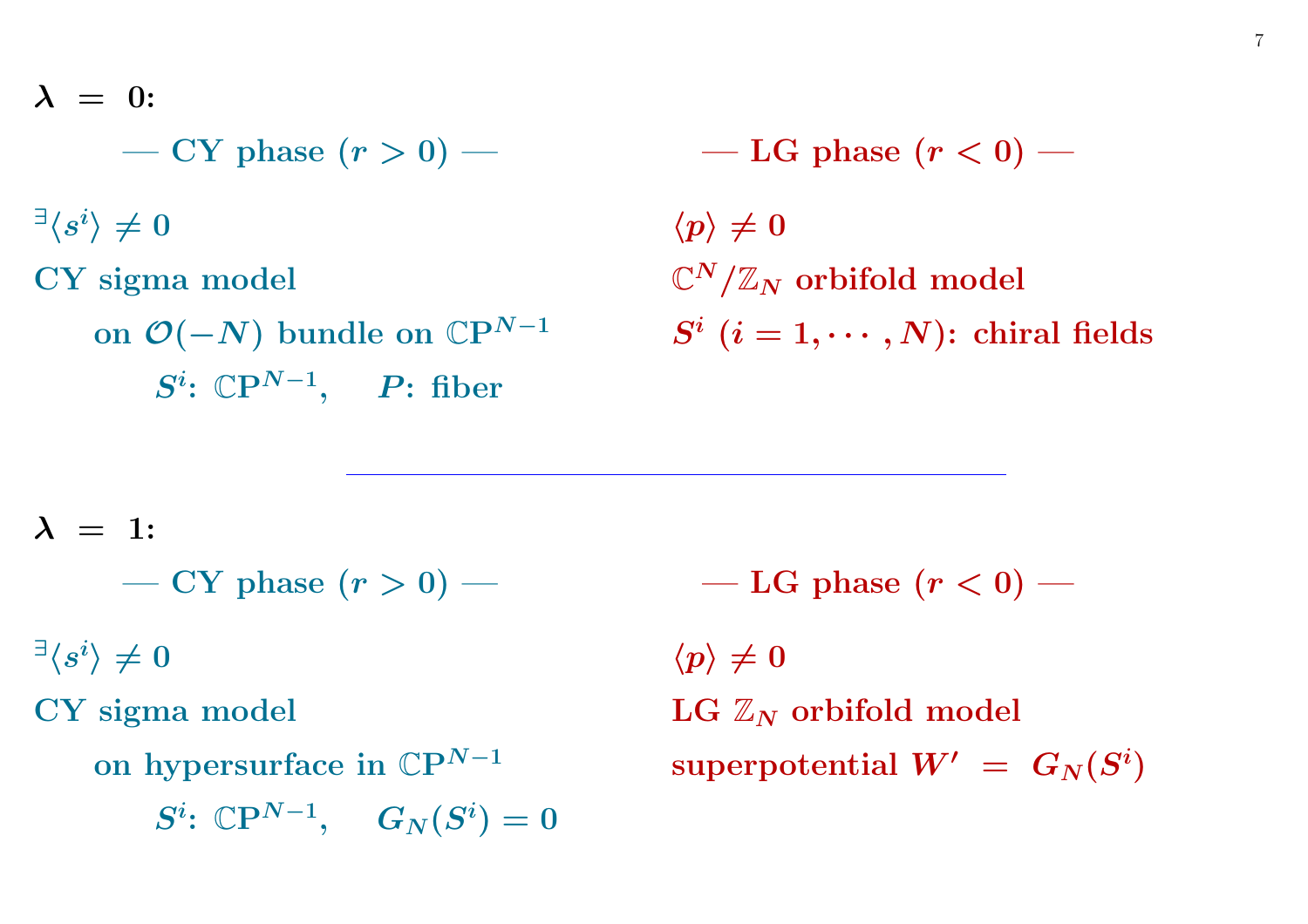## $\mathcal{O}(-N)$  bundle on  $\mathbb{C}P^{N-1}$

$$
\begin{array}{ccc} & & (\phi^0, \phi^1, \cdots, \phi^{N-1}) & \\ & \swarrow & & \\ & & \phi^{N-1}(\widetilde{\varphi}^0, \widetilde{\varphi}^1, \cdots, \widetilde{\varphi}^{N-2}, 1) \\ & & \phi^{N-1}(\widetilde{\varphi}^0, \widetilde{\varphi}^1, \cdots, \widetilde{\varphi}^{N-2}, 1) \\ & & \varphi^i \; = \; \phi^i/\phi^0 & & \widetilde{\varphi}^i \; = \; \phi^i/\phi^{N-1} \\ & \rho \; \sim \; (\phi^0)^N & & \widetilde{\rho} \; \sim \; (\phi^{N-1})^N \end{array}
$$

 $\varphi^i$  and  $\widetilde{\varphi}^i$  are local coordinates of the  $\mathbb{C}P^{N-1}$  $\rho$  and  $\tilde{\rho}$  are fiber coordinates

$$
\varphi^i\,\,=\,\,\widetilde{\varphi}^i\cdot P \qquad \quad P\,\,=\,\,\frac{\phi^{N-1}}{\phi^0}
$$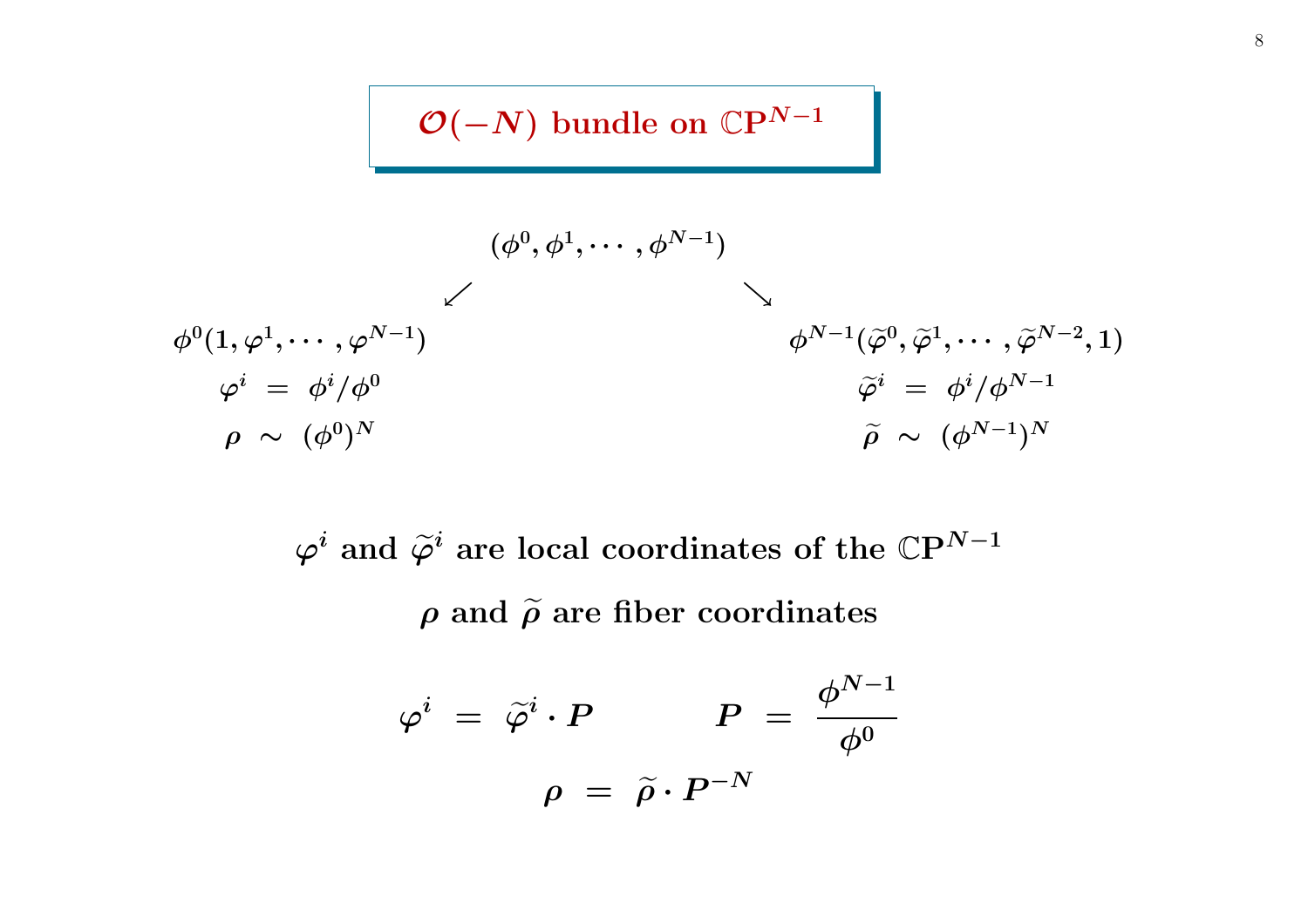T-dual of line bundle on  $\mathbb{C}\mathrm{P}^{N-1},$  hypersurface in  $\mathbb{C}\mathrm{P}^{N-1}$ 

$$
\widetilde{W} \,\,=\,\, \sum_{i=1}^N {\rm e}^{-Y_i} + {\rm e}^{-Y_P} \qquad \tau \,\,=\,\, \sum_{i=1}^N Y_i - N Y_P
$$

solve the constraint:

$$
X_i \; \equiv \; \mathrm{e}^{-Y_i / N} \quad \text{(for $i=1,2,\cdots,N$)} \qquad \mathrm{e}^{-Y_P} \; \equiv \; \mathrm{e}^{\tau / N} X_1 X_2 \cdots X_N
$$
\n
$$
\implies \qquad \widetilde{W} \; = \; \sum_{i=1}^N (X_i)^N + \mathrm{e}^{\tau / N} \prod_{i=1}^N X_i
$$

periodicity:  $Y_i \sim Y_i + 2\pi i \Longrightarrow X_i \sim X_i e^{-2\pi i/N}$ 

The theory is LG orbifold with twisted superpotential

$$
\widetilde W//G\qquad \quad G\ =\ (\mathbb{Z}_N)^{N-1}
$$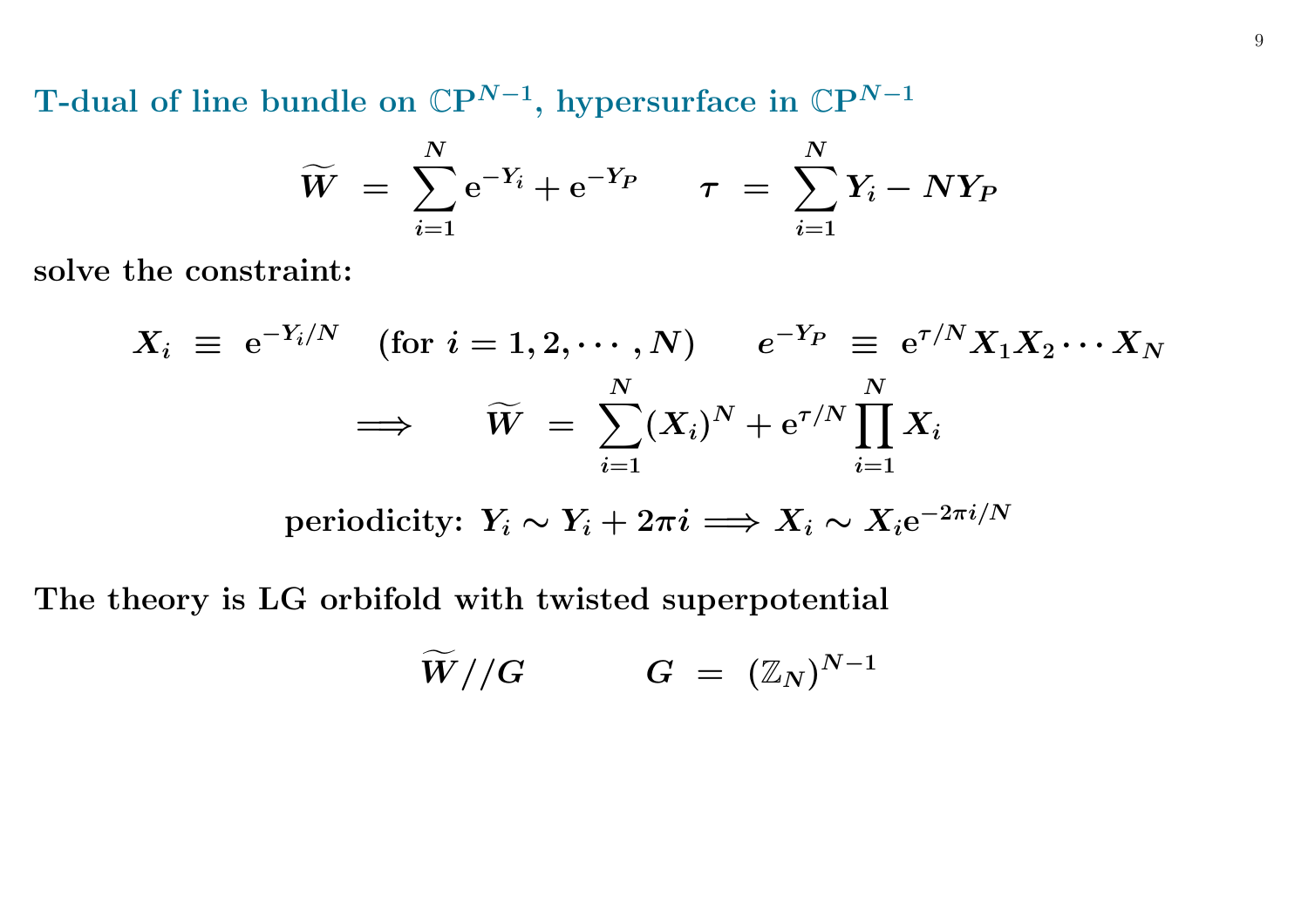Mirror geometry —

for non-compact CY

 $\mathcal{O}(-N)$  on  $\mathbb{C}\mathrm{P}^{N-1} \;\;\Longleftrightarrow\;\; xz \;=\; \widetilde{W}$  $(X_i) \text{ with } (\mathbb{Z}_N)^{N-2} \text{ orbifolding}$ 

#### for compact  $\operatorname{CY}$

$$
CY_{N-2}: \mathbb{C}P^{N-1}[N] \leftarrow \text{Mirror} \rightarrow \quad CY_{N-2}: \mathbb{C}P^{N-1}[N]//(\mathbb{Z}_N)^{N-2}
$$
\n
$$
\uparrow
$$
\n
$$
CY/LG
$$
\n
$$
\downarrow
$$
\n
$$
LG_{cc}: W//\mathbb{Z}_N \leftarrow \text{Mirror} \rightarrow \quad LG_{ac}: \widetilde{W}//(\mathbb{Z}_N)^{N-1}
$$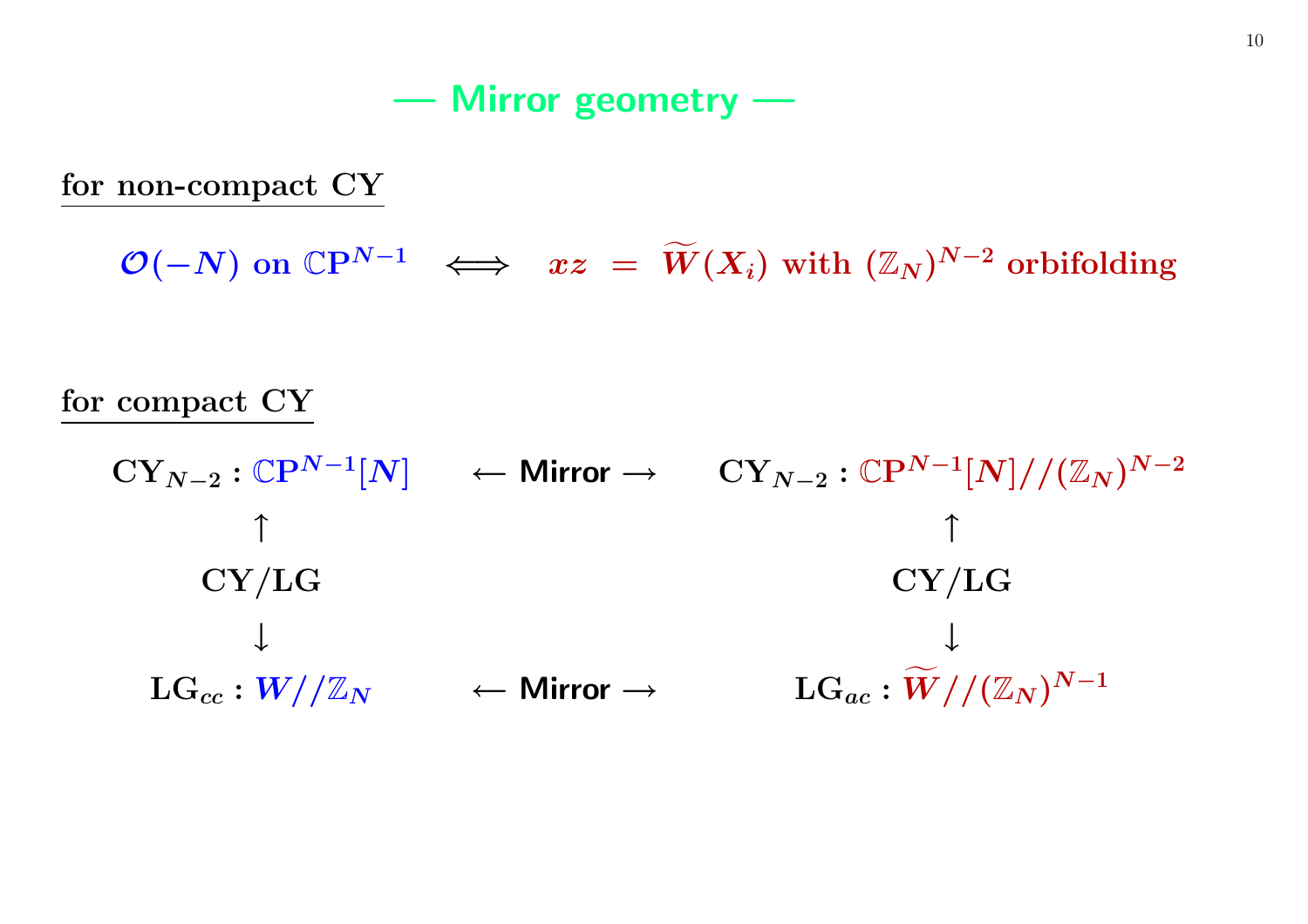${\sf NEW}\colon\thinspace \mathcal{O}(-N+2)$  bundle on  $\mathrm{Q}^{N-2}$ 

Contents of chiral superfields and their  $U(1)$  charges:

$$
\Phi^i = \left( \, S^1 \, , \, S^2 \, , \, \cdots \, , \, S^N \, , \, \, T \, \, , \qquad P \quad \ \, \right) \\[0.2cm] Q_i = \left( \, 1 \, \, , \, \, 1 \, \, , \, \cdots \, , \, \, 1 \, \, , \, -2 \, , \, -N+2 \, \right) \\[0.2cm] \text{with superpotential} \qquad W \ = \ T \sum_{i=1}^N (S^i)^2
$$

 $\rm Potential$ 

$$
\begin{array}{lcl} U(s,t,p,\sigma) & = & \displaystyle \frac{1}{2e^2} D^2 + 2|\sigma|^2 \Big( \sum\limits_{i=1}^N |s^i|^2 + 4|t|^2 + (N-2)^2|p|^2 \Big) \\ & & + 4|t|^2 \sum\limits_{i=1}^N |s^i|^2 + \Big| \sum\limits_{i=1}^N (s^i)^2 \Big|^2 \\ & & \displaystyle \frac{1}{e^2} D \; = \; r - \sum\limits_{i=1}^N |s^i|^2 + 2|t|^2 + (N-2)|p|^2 \end{array}
$$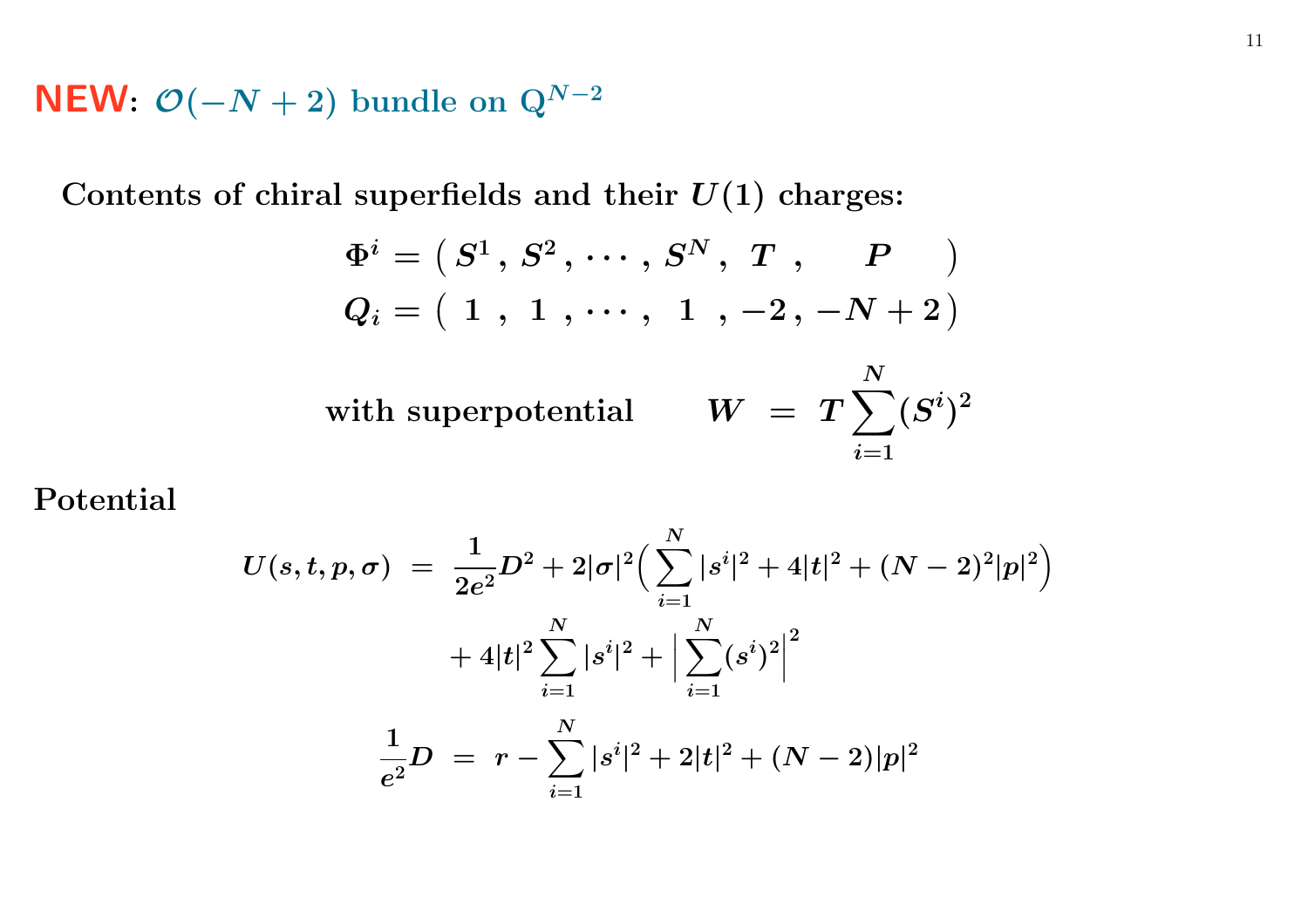$$
- \text{``CY phase'' (r > 0)} - \text{``LG phase'' (r < 0)} - \text{``LG phase'' (r < 0)} - \text{``LG phase'' (r < 0)} - \text{``LG phase'' (r < 0)} - \text{``LG$'} \neq 0
$$
\nline bundle on quadratic hypersurface in  $\mathbb{CP}^{N-1}$    
\n $\left(\text{base: } \sum_{i=1}^{N} (S^i)^2 = 0 \text{ in } \mathbb{CP}^{N-1}\right)$ 

\nwith superpotential  $W = T \sum_{i=1}^{N} (S^i)^2$ 

\nto is a strange superpotential for LG!!

\n(No isolated singularity)

 $\operatorname{Can}$  we treat this as minimal model (CFT)?

#### I have not found the CY/LG correspondence yet.

study in progress...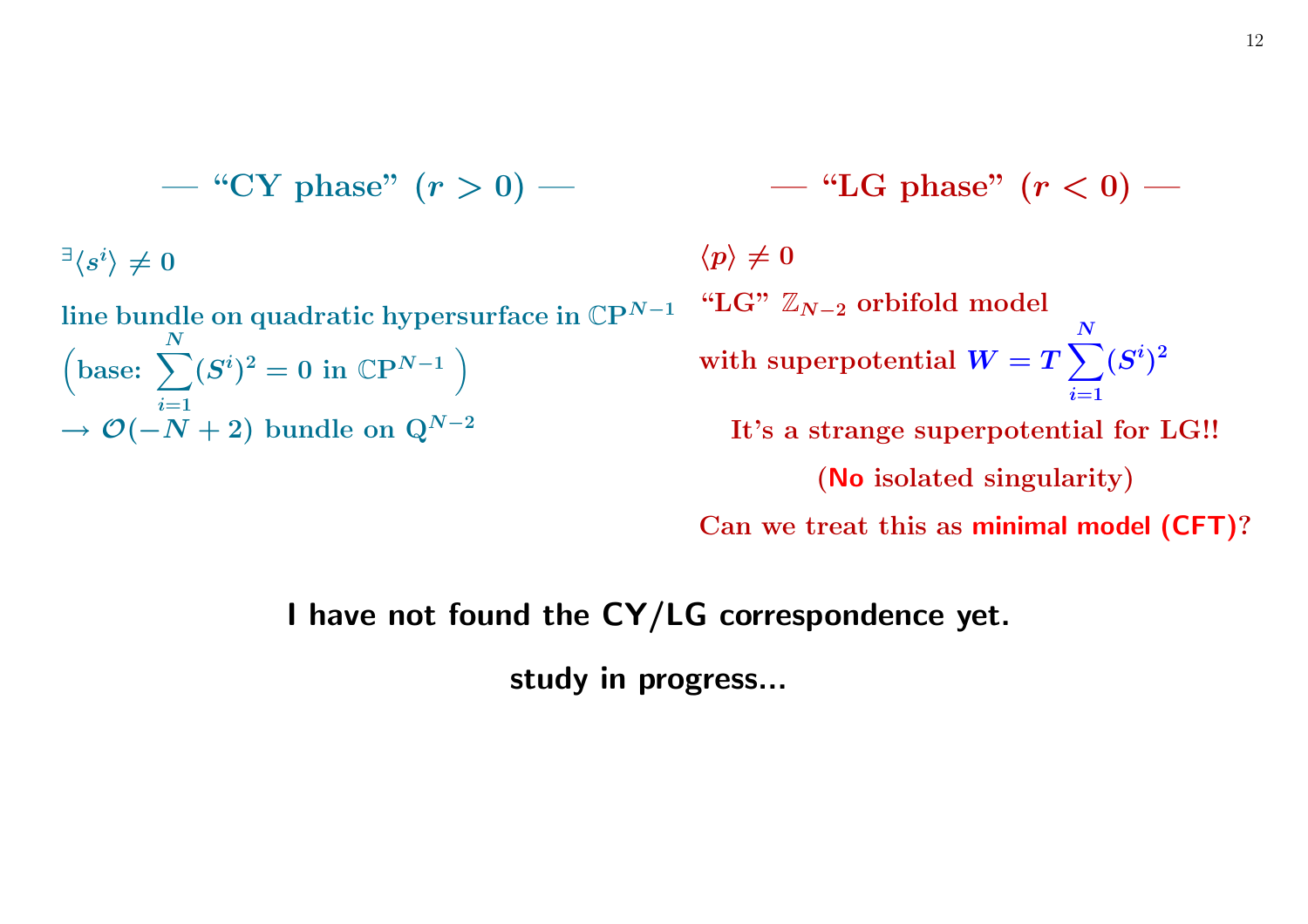T-dual of line bundle on  $\mathrm{Q}^{N-2}$ 

$$
\widetilde{W} \,\,=\,\, \sum_{i=1}^N (X_i)^{N-2} + (X_T)^{N-2} + \mathrm{e}^{\tau/(N-2)} \Big( \prod_{i=1}^N X_i \Big) / (X_T)^2 \\[2ex] X_i \,\,=\,\, \mathrm{e}^{-Y_i/(N-2)} \,\, \text{for}\,\, i=1,2,\cdots,N,T \\[2ex] \mathrm{e}^{-Y_P} \,\,=\,\, \mathrm{e}^{\tau/(N-2)} X_1 X_2 \cdots X_N / (X_T)^2
$$

The effective theory is LG orbifold model with twisted superpotential

$$
\widetilde{W}//G\qquad\qquad \text{where}\;\; G\;=\;(\mathbb{Z}_{N-2})^{N+1}
$$

- a contra a constante a contra a constante de la constante de la constante de la constantidad de la constantida Mirror pair を見出せていない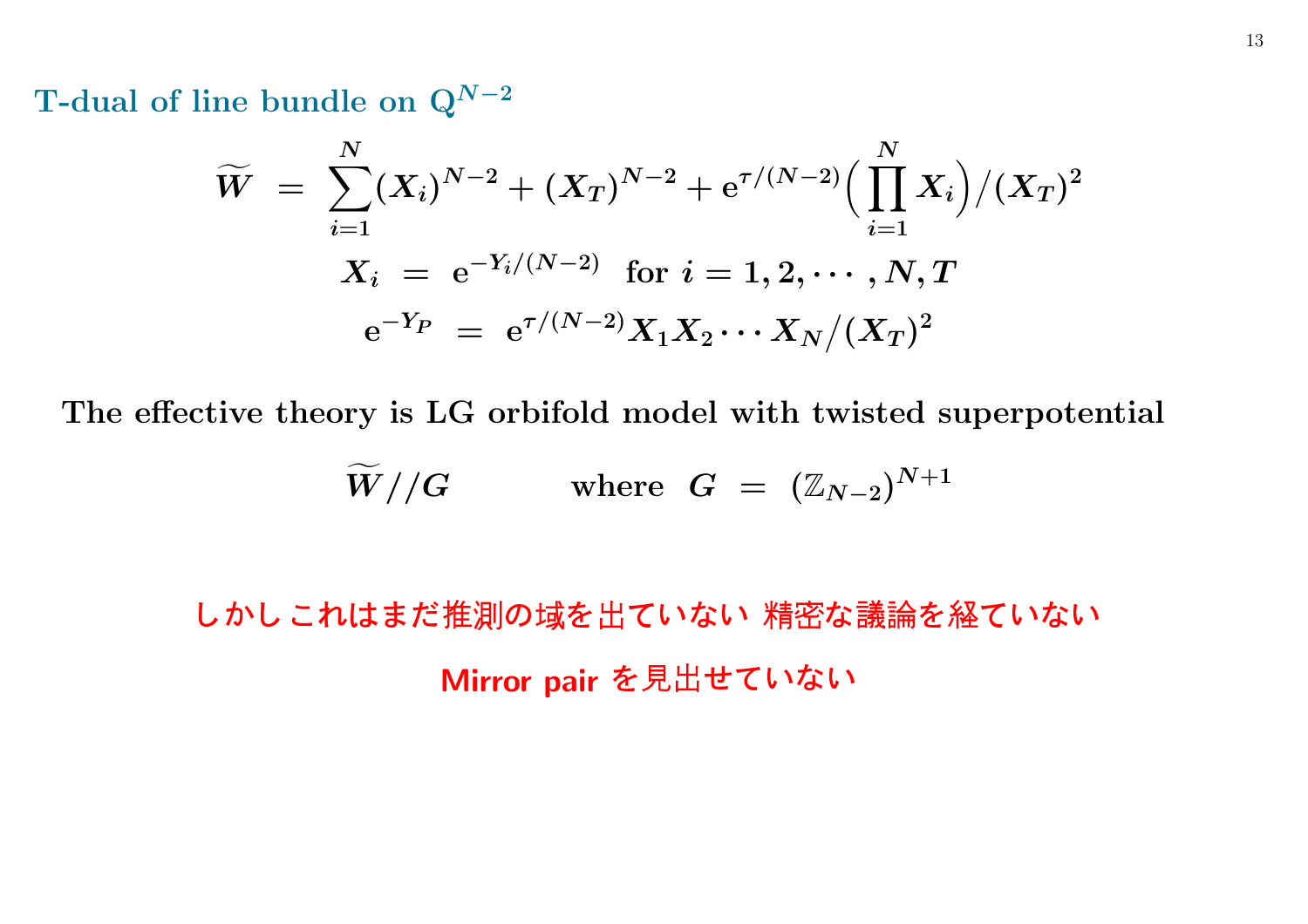## Discussions

————————————————————

- LG orbifold model が持つ"タチのよい"性質を持っていない (isolated singularity, unique highest charged state, etc.)
- IR limit での constraint の解に不定性が存在す (何故  $X_T$  ではなく  $X_P$  について解いたのか, etc.)
- $\bullet$  LG model の chiral-ring が定まらない

(non-compact CY であるために無限次元?)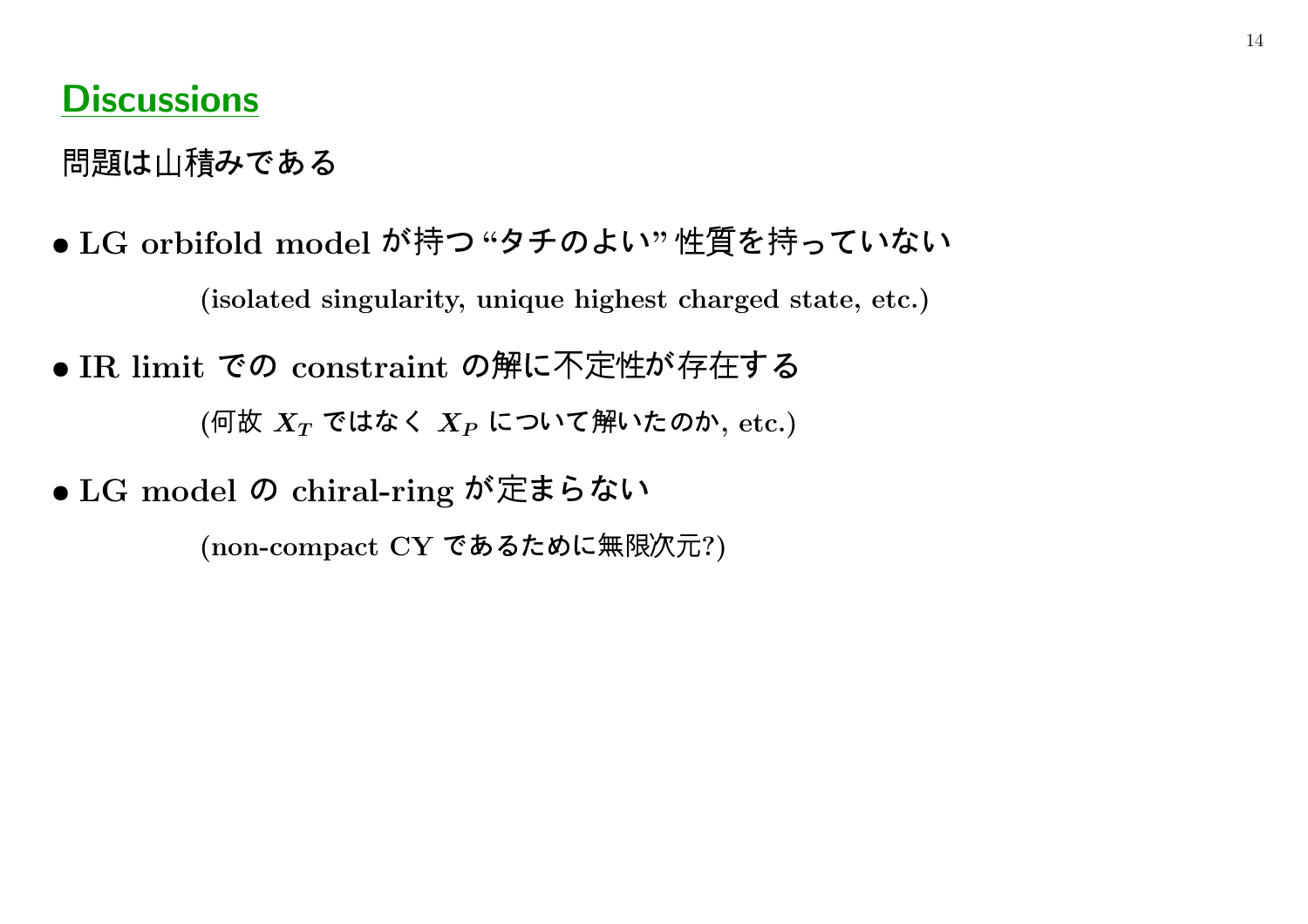"Well-studied" LG theory is dictated by the following properties:

$$
\mathcal{L} = \int d^4 \theta \, K(\Phi, \overline{\Phi}) + \left( \int d^2 \theta \, W(\Phi) + (h.c.) \right)
$$

$$
\int d^4 \theta \, K \text{ is an irrelevant operator}
$$

$$
W|_{\Phi=0} = 0 \qquad \frac{\partial W}{\partial \Phi^i}|_{\Phi=0} = 0
$$

$$
\left. \frac{\partial^2 W}{\partial \Phi^i \partial \Phi^j} \right|_{\Phi=0} = 0
$$

$$
W(\lambda^{\omega_i} \Phi^i) = \lambda^{+1} W(\Phi^i) \text{ where } h_i = \overline{h}_i = \frac{\omega_i}{2} > 0
$$

where

$$
\begin{array}{rcl} z\;\rightarrow\; \lambda^{-1} z\; ,\quad \ \, \mathrm{d} z\;\rightarrow\; \lambda^{-1} z\; ,\quad \ \, \theta\;\rightarrow\; \lambda^{-1/2} \theta\; ,\quad \ \, \mathrm{d} \theta\;\rightarrow\; \lambda^{+1/2} \mathrm{d} \theta \\ & & \\ \mathrm{d}^2 z \mathrm{d}^2 \theta\;\rightarrow\; \lambda^{-2+1} \mathrm{d}^2 z \mathrm{d}^2 \theta\end{array}
$$